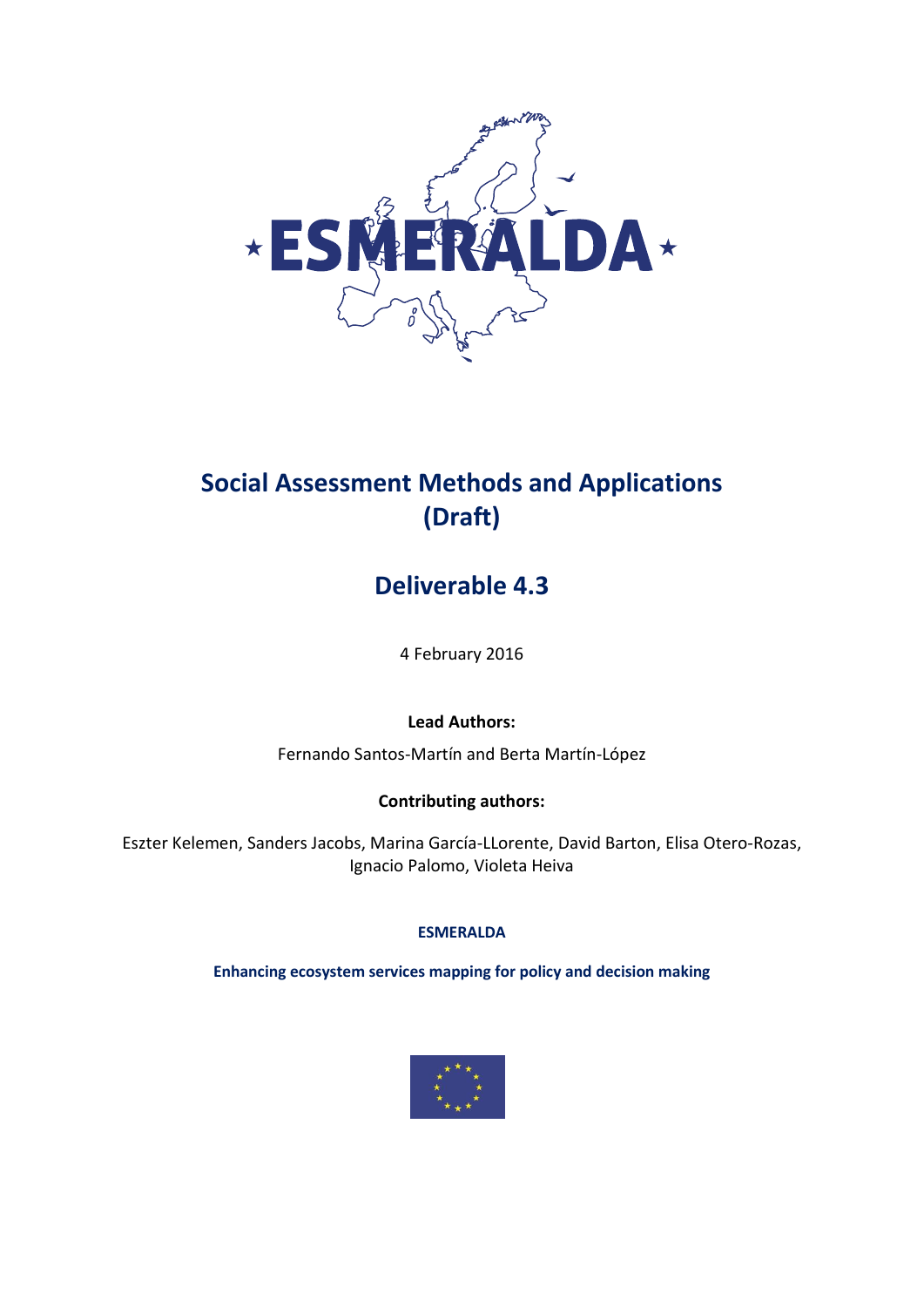#### **Prepared under contract from the European Commission**

Grant agreement No. 642007 EU Horizon 2020 Coordination and support action

| Project acronym:                        | <b>ESMERALDA</b>                                                                       |
|-----------------------------------------|----------------------------------------------------------------------------------------|
| Project full title:                     | Enhancing ecosystem services mapping for policy and decision<br>making                 |
| Start of the project:                   | February 2015                                                                          |
| Duration:                               | 42 months                                                                              |
| Project coordinator:<br>Project website | Dr. Benjamin Burkhard, Christian Albrechts University Kiel<br>www.esmeralda-project.eu |

\_\_\_\_\_\_\_\_\_\_\_\_\_\_\_\_\_\_\_\_\_\_\_\_\_\_\_\_\_\_\_\_\_\_\_\_\_\_\_\_\_\_\_\_\_\_\_\_\_\_\_\_\_\_\_\_\_\_\_\_\_\_\_\_\_\_\_\_\_\_\_\_\_\_\_\_\_\_\_\_\_\_

| Deliverable title:           | Social Assessment Methods and Applications                                                                                                                                                                      |
|------------------------------|-----------------------------------------------------------------------------------------------------------------------------------------------------------------------------------------------------------------|
| Deliverable n <sup>o</sup> : | $D4.3$ (draft)                                                                                                                                                                                                  |
| Nature of the deliverable:   | Report                                                                                                                                                                                                          |
| Dissemination level:         | Public                                                                                                                                                                                                          |
| WP responsible:              | WP4                                                                                                                                                                                                             |
| Lead beneficiary:            | University of Nottingham                                                                                                                                                                                        |
| Citation:                    | Santos-Martín F. and Martín-López B. et al. (2016). Social<br>assessment methods for ecosystem services and applications.<br>Deliverable D4.3 EU Horizon 2020 ESMERALDA Project, Grant<br>agreement No. 642007. |
| Due date of deliverable:     | Month n°12                                                                                                                                                                                                      |
| Actual submission date:      | Month n°12                                                                                                                                                                                                      |

#### Deliverable status:

| <b>Version</b> | <b>Status</b> | Date            | Author(s)/Activity                                                                                |
|----------------|---------------|-----------------|---------------------------------------------------------------------------------------------------|
| 1.0            | Draft         | 3 February 2016 | Santos-Martín F. and Martín López B.<br>Autonomous University of Madrid                           |
| 1.1            | Draft         | 5 February 2016 | WP4 leader circulated for comment to EB<br>members as well as selected task members<br>for review |
| 1.1            | <b>Draft</b>  | 12 Feb 2016     | <b>B. Burkhard review</b>                                                                         |
| 1.1            | Draft         | 19 Feb 2016     | <b>Tobias Plieninger review</b>                                                                   |

The content of this deliverable do not necessarily reflect the official opinions of the European Commission or other institutions of the European Union.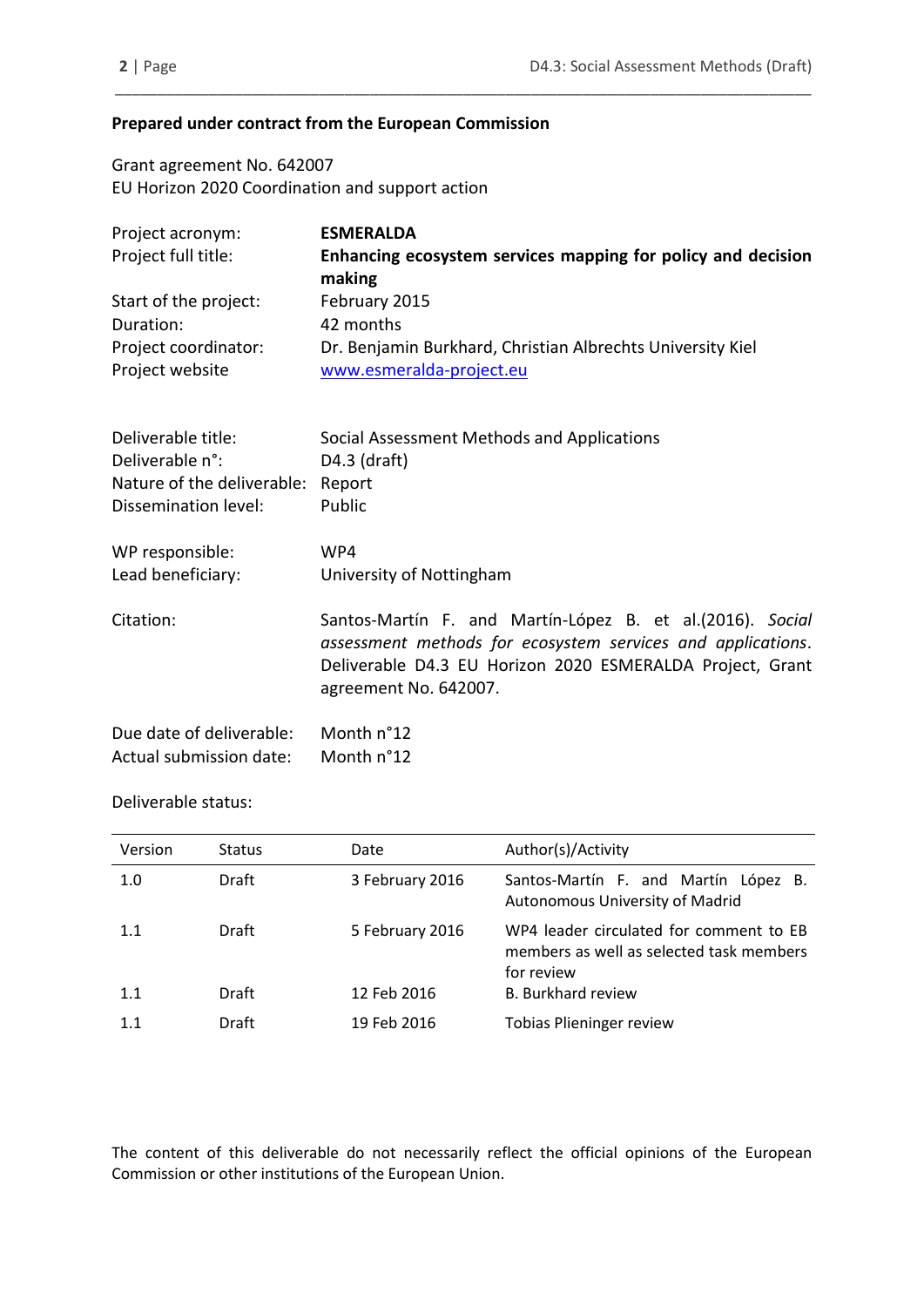# **Table of contents**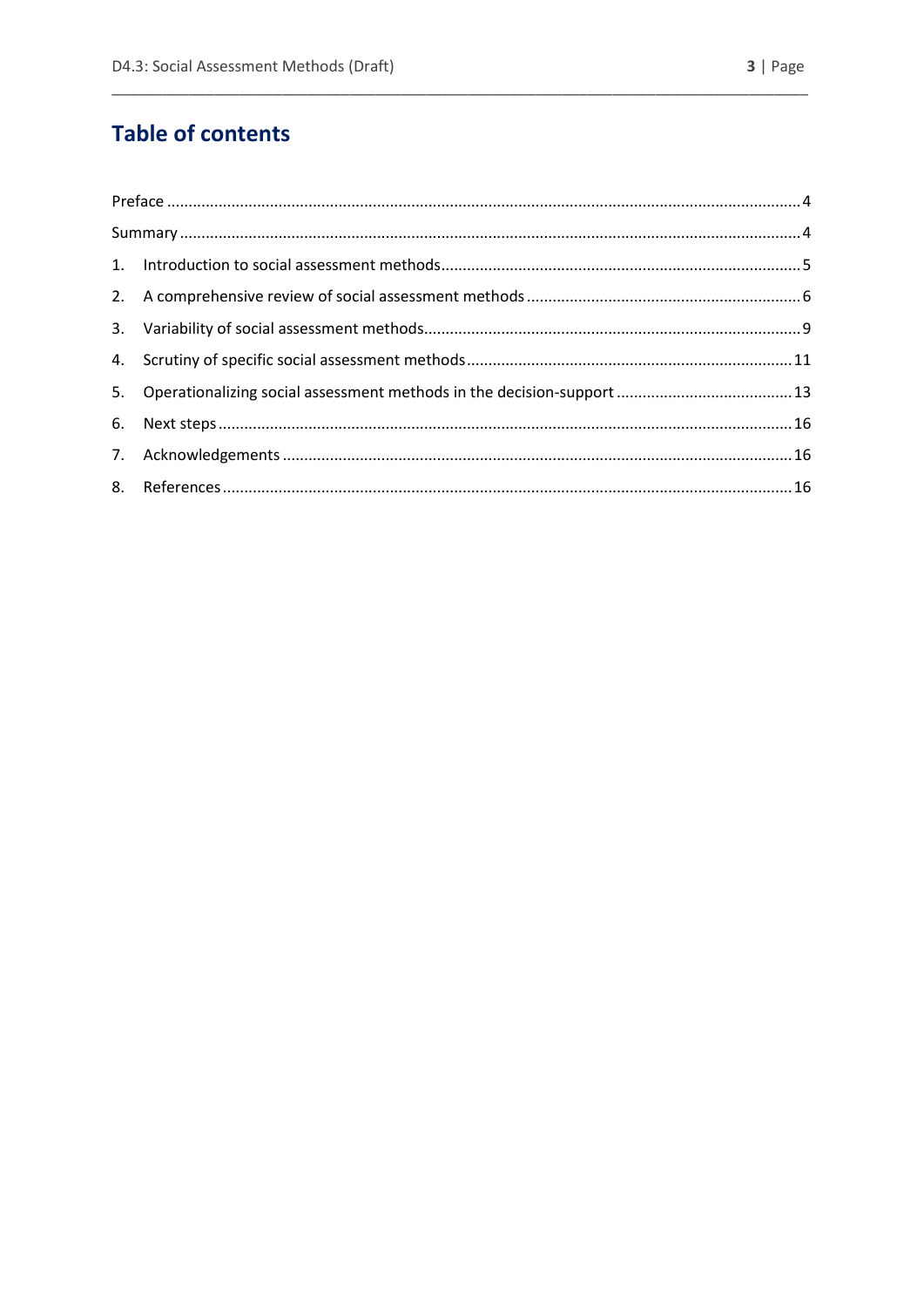# **Preface**

This report provides an overview of main social approaches for assessment of ecosystem services. It tries to address the challenge of how to improve the applicability of these techniques. Although many have argued for ES assessments based on social, i.e. non-monetary methods, these approaches do not yet constitute a formalized methodological framework. The methods frequently involve the use of coarse and arbitrary indicators, and so the results are often difficult to apply. This report will also try to complement ESMERALDA Deliverable 4.2 on economic assessment methods, and will explore ways of linking biophysical assessments to the representation of social needs and preferences, as well as how to capture people's cognitive, emotional, ethical responses to nature, as a way of addressing some of the methodological difficulties of monetary valuation.

\_\_\_\_\_\_\_\_\_\_\_\_\_\_\_\_\_\_\_\_\_\_\_\_\_\_\_\_\_\_\_\_\_\_\_\_\_\_\_\_\_\_\_\_\_\_\_\_\_\_\_\_\_\_\_\_\_\_\_\_\_\_\_\_\_\_\_\_\_\_\_\_\_\_\_\_\_\_\_\_\_\_

In the context of this report 'Assessment' refers to the translation of scientific evidence into information that is understandable for policy and decision-making; while 'Mapping' stands for the spatial delineation of ecosystems as well as the quantification of their condition and the services they supply. In some cases social *assessment* methods may use ecosystem service *maps* as inputs, but the relevant mapping methods are described in ESMERALDA reports D3.1-D3.3, dealing with social, economic and biophysical mapping methods respectively.

In this report, seven social assessment methods are described and in some cases illustrated with example applications. During the course of the ESMERALDA project, further example applications, particularly with respect to the MAES process and the ESMERALDA case studies, will be collected and included in the final version of this report.

#### **Summary**

There is a broad spectrum of possibilities to assess ecosystem services from it social dimension depending on the type of data and the objective of the assessment. In this report and with the purpose to provide a general comprehensive review, we focus on seven methods: Preference assessment; Time-use; Photo-elicitation; Participatory scenario planning; Public participatory GIS; Narrative approaches; Deliberative approaches.

With this report we are trying to highlight the need that ecosystem service assessments should incorporate social methods to assess individual and collective preferences in order to identify services that are relevant for people, potential social conflicts due to different needs and perceptions, trade-offs among ecosystem services and stakeholders and ecosystem service bundles.

Social assessment approaches can be applied at various stages of ecosystem planning and management, e.g. in problem framing, mapping, valuation, and decision-making. They examine the importance, preferences, needs or demands expressed by people towards nature, and articulate plural values through qualitative and quantitative measures other than money. They can demonstrate the multi-dimensional nature of human well-being and that monetary values are just one aspect of importance amongst others, e.g. symbolic, cultural, ecological and spiritual values.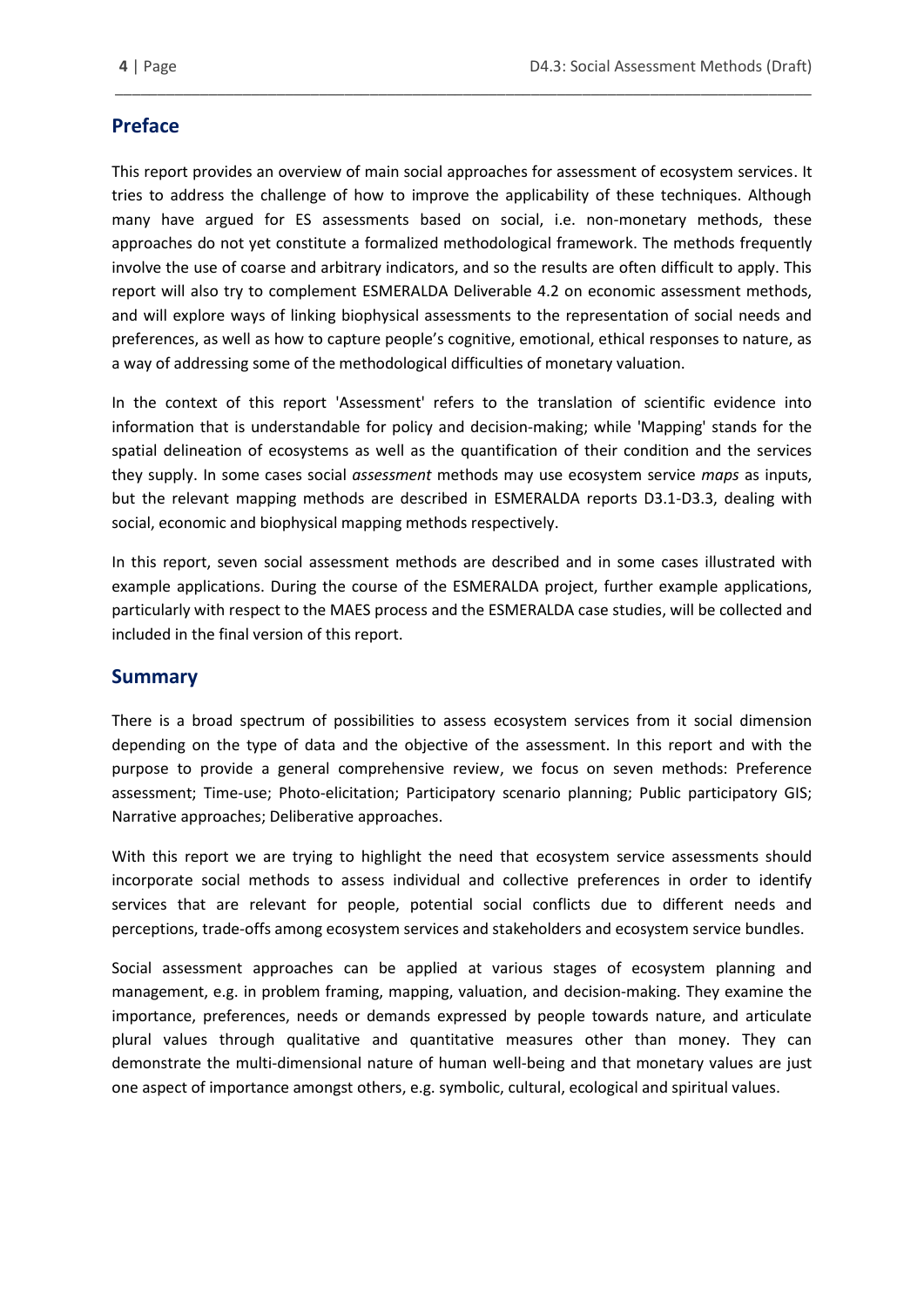This draft version of the social methods report is one necessary first step toward the ESMERALDA main objective to develop a flexible methodology for ES mapping and assessment activities in the EU. However, the ultimate goal of this task is to contribute to the mainstreaming of social assessment methods into all levels of decision-making (policies, plans, programs and projects) as well as economic accounting and reporting.

\_\_\_\_\_\_\_\_\_\_\_\_\_\_\_\_\_\_\_\_\_\_\_\_\_\_\_\_\_\_\_\_\_\_\_\_\_\_\_\_\_\_\_\_\_\_\_\_\_\_\_\_\_\_\_\_\_\_\_\_\_\_\_\_\_\_\_\_\_\_\_\_\_\_\_\_\_\_\_\_\_\_

#### **1. Introduction to social assessment methods**

Any assessment of ecosystem services requires an integrated analysis, taking into account the multiple dimensions associated with the supply and demand of ecosystem services, considering the biophysical, social and economic dimensions of *value* (TEEB, 2010; Gómez-Baggethun and Martín-López 2015). In particular, an integrated assessment should offer clear results about the interdependencies between the multiple dimensions associated with different ecosystem services. For example, the biophysical dimension, i.e. an ecosystem's capacity to supply services, determines the range of potential uses by society, which also influences its social and economic values. Social values might also have an influence on monetary values because ethical and moral motivations determine the 'utility' a person obtains from a particular service (Martín-López et al., 2007). These interdependencies between assessment dimensions and the different information provided by them justify the need to combine the three assessment domains (biophysical, social and economic) to properly inform the environmental decision-making process (Martín-López et al. 2014). However, recent literature has noticed that many ecosystem service assessment contributions still use the term 'value' in a narrow monetary sense (e.g. Chan et al., 2012; Jax et al., 2013), ignoring the contributions of ecosystems and biodiversity to culture and society in terms of artistic, inspirational, educational, spiritual, health or aesthetic values (Costanza et al. 1997).

To counteract the hegemonic position of economic assessment approaches, the literature of sociocultural assessments of ecosystem services has grown in the last ten years, mostly related to the category of cultural ecosystem services. Although social assessment methods are often used to elicit cultural ecosystem services it is important to highlight that these are basically two different things. For example, you can highlight provisioning or regulating services with social assessment methods; and you can assess cultural ecosystem services with economic or biophysical approaches. Additional the recent increase of scientific papers on social assessment methods coincides with the development of the Intergovernmental Platform of Biodiversity and Ecosystem Services (IPBES), contributing to address some of its challenges, such as the inclusion of different knowledge-systems or the recognition of integrated assessment approaches (Díaz et al. 2015).

In spite of such increasing trend, social assessment approaches do not yet constitute a formalized methodological framework. Therefore, a major future challenge is to design a methodological framework able to explore ways of representing cognitive, emotional, ethical responses to nature, alongside ways of expressing preferences, needs, and the desires of people in the frame of ecosystem services. In this context, ESMERALDA in general and this Deliverable report in particular aims to contribute to this challenge through the review of the main social assessment methods which have been frequently used to elicit socio-cultural values of ecosystem services.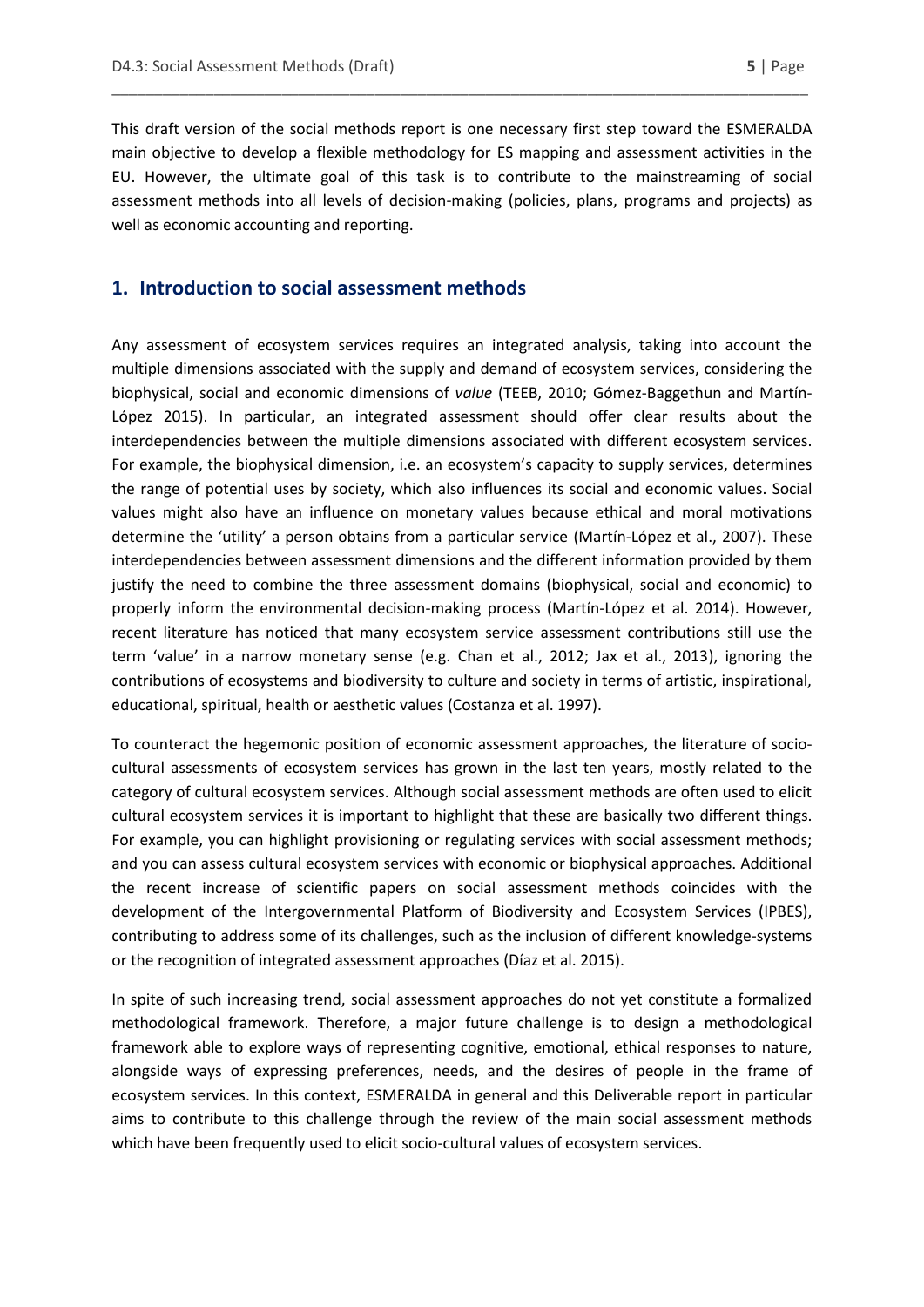In this report, social assessment is used as an umbrella term for those methods that aim to analyse human preferences towards ecosystem services in non-monetary terms. Under this umbrella, terms, such as 'socio-cultural valuation', 'social valuation', ´Non-Monetary valuation´ (NMV), 'deliberative valuation', 'qualitative valuation' and 'subjective assessment', are examples of the assessment approaches that aim to uncover individual and group values and perceptions of ecosystem services without relying on market logics and monetary metrics (Kelemen et al. 2014).

\_\_\_\_\_\_\_\_\_\_\_\_\_\_\_\_\_\_\_\_\_\_\_\_\_\_\_\_\_\_\_\_\_\_\_\_\_\_\_\_\_\_\_\_\_\_\_\_\_\_\_\_\_\_\_\_\_\_\_\_\_\_\_\_\_\_\_\_\_\_\_\_\_\_\_\_\_\_\_\_\_\_

# **2. A comprehensive review of social assessment methods**

There is a broad range of possibilities to uncover social values of and preferences for ecosystem services depending on the type of data and the assessment process. Social assessment methods include quantitative and qualitative research techniques (i.e. surveys, interviews), participatory and deliberative tools (focus groups, citizens juries, participatory or rapid rural appraisal (PRA/RRA), Delphi panels, etc.), as well as methods of expressing preferences in quantifiable terms (i.e. preference assessment, time use studies, Q-methodology). Some studies also consider the spatial representation of ESs (i.e. Participatory Public GIS) (Kelemen et al. 2014).

Due to this large heterogeneity, the OpenNESS project developed a formalization of Non-Monetary Valuation (NMV) methods with the objective to characterize smaller and more coherent subgroups of similar techniques, maintaining the plurality of methodological approaches within the field. Figure 1 represents a first attempt of this formalization.



Figure 1: Classification of Non-Monetary valuation (NMV) approaches according to methodological similarities in data collection. Source: OpeNESS (Kelemen et al. 2014).

In this report and with the purpose to provide a general comprehensive review of the different classes of approaches, we focus on seven social assessment methods: Preference assessment; Timeuse; Photo-elicitation; Participatory scenario planning; Public participatory GIS; Narrative approaches; and Deliberative approaches. In the next paragraphs we are going to briefly describe each of those social methods according to how they cover the characteristics explained above.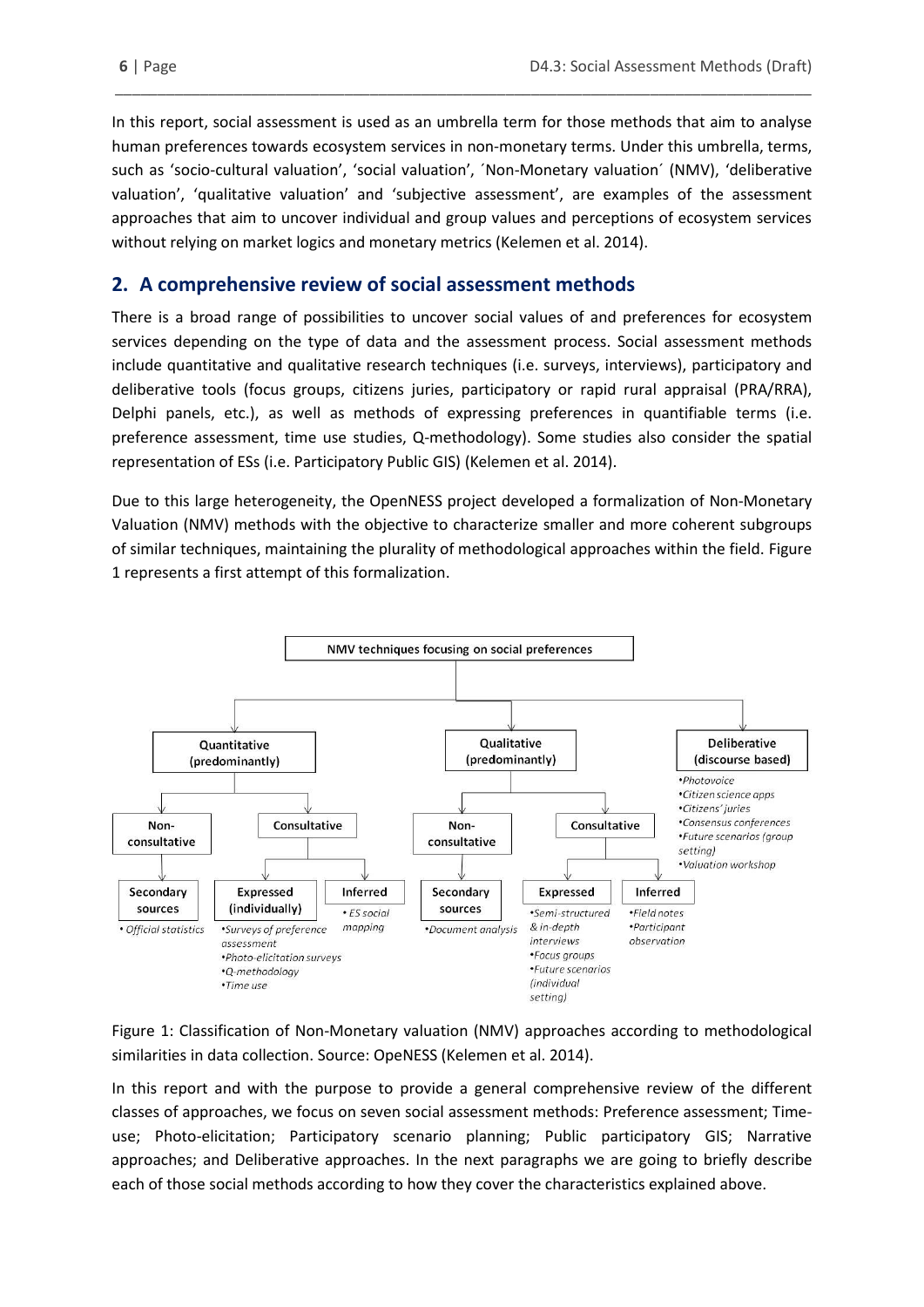#### **2.1. Preference assessment**

Preference assessment is a direct consultative method to demonstrate the social importance of ecosystem services by analysing social motivations, perceptions, knowledge and associated values of ecosystem services demand or use. Data can be collected through free-listing exercises, ecosystem service ranking, rating or selection mechanisms.

\_\_\_\_\_\_\_\_\_\_\_\_\_\_\_\_\_\_\_\_\_\_\_\_\_\_\_\_\_\_\_\_\_\_\_\_\_\_\_\_\_\_\_\_\_\_\_\_\_\_\_\_\_\_\_\_\_\_\_\_\_\_\_\_\_\_\_\_\_\_\_\_\_\_\_\_\_\_\_\_\_\_

#### **2.2. Time-use assessment**

This method estimates the value of ecosystem services by directly asking people how much time they are willing to invest (WTT) for a change in the quantity or quality of a given ecosystem service or conservation plan. Methodological is in the same line as preference assessment, but with the objective to create a new indicator to measure social support towards conservation, time use studies create hypothetical scenarios for willingness to invest time.

#### **2.3. Photo-elicitation surveys**

Photo-elicitation surveys, although still quantitative by nature, follow a different logic to explore and translate people's visual experiences and perceptions of landscapes related to ecosystem services. Photo elicitation is based on the simple idea of inserting a photograph into a research interview. The difference between interviews using images and text, and interviews using words alone lies in the ways we respond to these two forms of symbolic representation. This is some of the reasons why photo elicitation interview are not simply an interview process that elicits more information, but rather one that evokes a different kind of information.

#### **2.4 Narrative assessment**

Narrative methods differ from the previous three in terms of collecting mainly qualitative data. By using narrative methods (e.g. in-depth and semi structured interviews, observations, voice and video recording of events, artistic expressions), it allow research participants to articulate the plural and heterogeneous values of ecosystem services through their own stories and direct actions (both verbally and visually).

#### **2.5. Participatory mapping and assessment of ecosystem services (PGIS)**

Participatory mapping and assessment of ecosystem services (PGIS) evaluates the spatial distribution of ecosystem services according to the perceptions and knowledge of stakeholders via workshops and/or surveys. PGIS allows for the participation of various stakeholders in the creation of an ES map (e.g. community members, environmental professionals, NGO representatives, decision-makers) and integrates their perceptions, knowledge and values in the final maps of ecosystem services. Frequently used in social assessment methods it focus on the integration across knowledge sources, disciplines and data types.

Here, we illustrate a deliberative approach that tries to represent the demand side of ecosystem service. For that aim, and as ecosystem service assessment should be "inspired by" and "useful to" users, the authors organized a deliberative workshop with researchers and policy-makers to map ecosystem service flows in Doñana and Sierra Nevada, Spain (see Palomo et al., 2013 for full details). During the workshops, several ecosystem services were mapped, allowing further ecosystem service trade-offs and bundle analyses, and in which the spatial mismatch between ecosystem services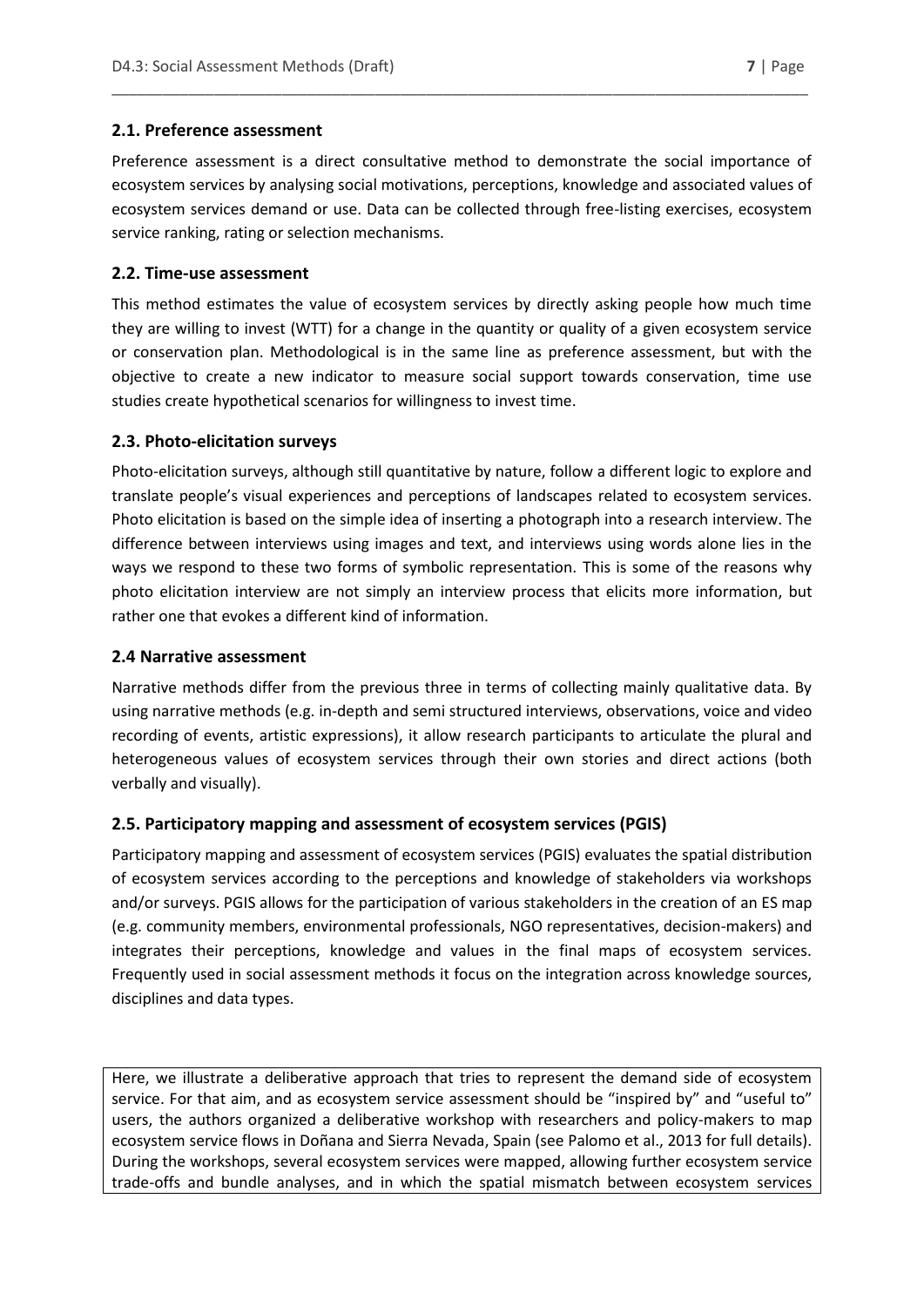

**Figure 2.** Spatial representation of Ecosystem Service Provision Hotspots (green) and Ecosystem Service Beneficiaries (blue) in Doñana (A) and Sierra Nevada (B). The Figures highlight spatial mismatches between ES supply and demand.

\_\_\_\_\_\_\_\_\_\_\_\_\_\_\_\_\_\_\_\_\_\_\_\_\_\_\_\_\_\_\_\_\_\_\_\_\_\_\_\_\_\_\_\_\_\_\_\_\_\_\_\_\_\_\_\_\_\_\_\_\_\_\_\_\_\_\_\_\_\_\_\_\_\_\_\_\_\_\_\_\_\_

Being Sierra Nevada and Doñana two National Parks, the ecosystem service assessment highlights the different benefits that ecosystems covered by protected areas provide, which shall foster support for the conservation and sustainable use of these areas. These maps also give insights for establishing priority areas for conservation and show how protected areas, rather than being isolated entities, are connected in many ways to society and ecosystem services beneficiaries.

#### **2.6. Scenario planning**

Scenario planning applies various tools and techniques (e.g. individual interviews, brainstorming or visioning exercises in workshops, often complemented with modelling) to develop plausible and internally consistent descriptions of alternative future options. Assumptions about future events or trends are questioned, and uncertainties are made explicit to establish transparent links between changes of ecosystem services and human well-being.

#### **2.7. Deliberative assessment**

Deliberative methods – an umbrella term for various tools and techniques engaging and empowering non-scientist participants – ask stakeholders and citizens to form their preferences for ecosystem services together through an open dialogue. Deliberative methods (e.g. valuation workshops, citizens' juries, photo-voice, etc.) allow for the consideration of ethical beliefs, moral commitments and social norms beyond individual and collective utility, and are often used in combination with other approaches (e.g. mapping or monetary valuation).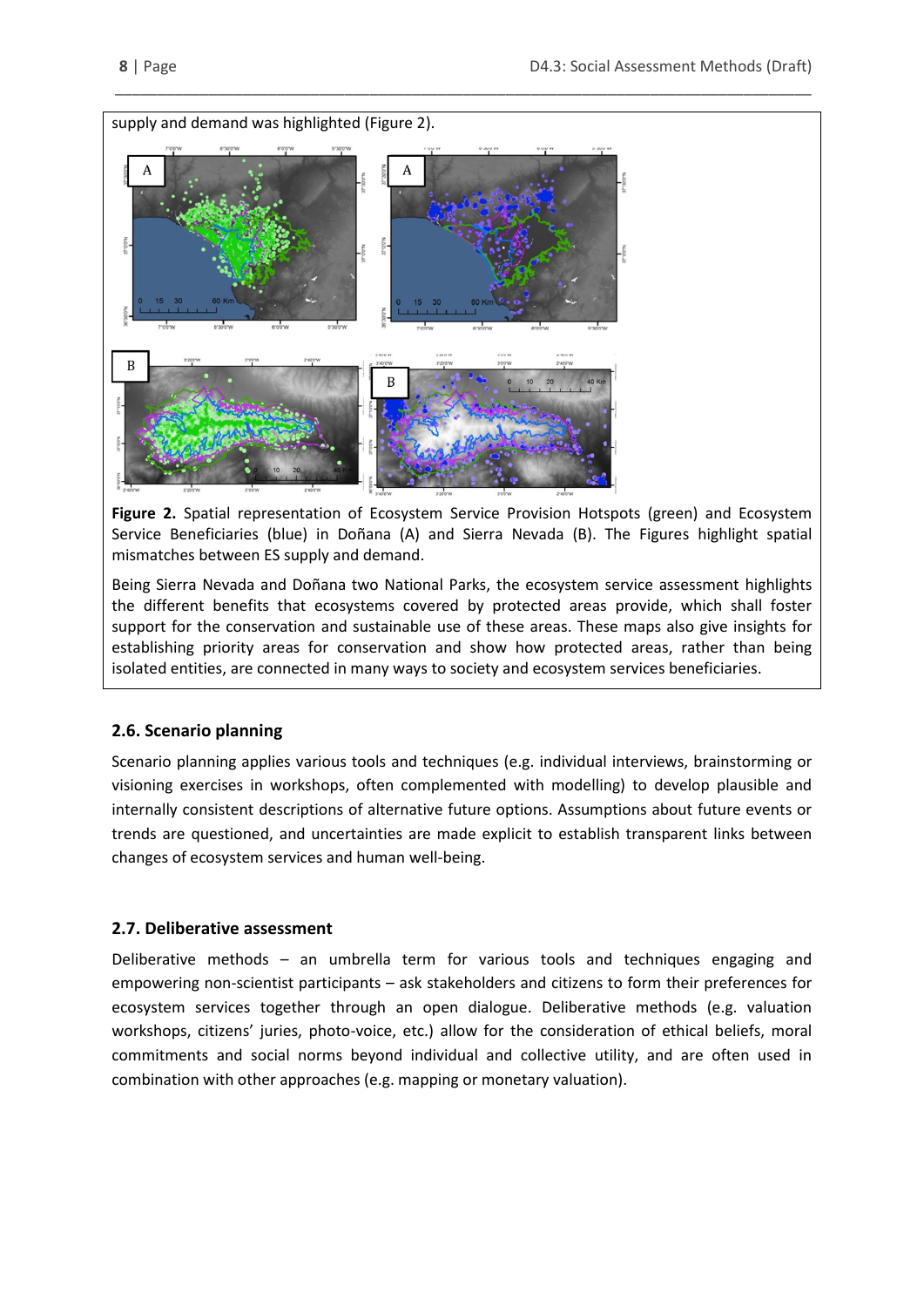#### **3. Variability of social assessment methods**

Social assessment methods for ecosystem services were developed and have been applied widely in various scientific disciplines, ranging from ethnography and sociology to political ecology, geography or alternative approaches to economics such as ecological or feminist economics (Kelemen et al., 2014). As a consequence of this diversity of disciplines, these tools and techniques vary greatly in terms of which processes and measures they elicit and how they express the values of ecosystem services. Nevertheless, they have some fundamental commonalities – both ontological (what reality is?) and epistemological (what can be known and how?) ones – which can be used to group them under the umbrella term of social assessment methods(IPBES, 2015).

\_\_\_\_\_\_\_\_\_\_\_\_\_\_\_\_\_\_\_\_\_\_\_\_\_\_\_\_\_\_\_\_\_\_\_\_\_\_\_\_\_\_\_\_\_\_\_\_\_\_\_\_\_\_\_\_\_\_\_\_\_\_\_\_\_\_\_\_\_\_\_\_\_\_\_\_\_\_\_\_\_\_

A key ontological similarity of social methods is the assumption that values of ecosystem services are rooted in individuals, and at the same time shaped by the social and cultural context in which individuals are embedded (Turnley et al., 2008). In fact, as Kenter et al. (2015) pointed out, some social approaches have the capacity to elicit collective and shared values of ecosystem services through participatory and deliberative techniques that go beyond the aggregation of individual preferences. Therefore they aim at assessing ecosystem services in a contextualized way by discovering the psychological, historical, cultural, social, ecological and political contexts and conditions, as well as social perceptions that shape individually held or commonly shared values (Chan et al., 2012). To this end, social assessment methods apply a hermeneutic approach to the process of assessment – in other words, they are based on interpreting and understanding various ways of communication – which holds their common epistemological basis.

Variability among assessment methods makes social approaches capable to adapt flexibly to specific worldviews and decision contexts. Key aspects of this variability include:

(1) Assessment methods focusing on individuals versus methods focusing on the society

According to Kenter et al. (2015), values can be considered at the level of the individual (what is considered useful, important, good, morally acceptable etc. by a person), and at higher levels of societal organization, including a group, a community or the society as a whole. The latter type is called (shared) social and cultural values, and refers to the fact that societies hold "shared principles and virtues as well as a shared sense of what is worthwhile and meaningful" (Kenter et al., 2015: 90). Shared social values influence individual values as all of us are part of, and have been socialized within, a specific community and social context. However, assessment methods differ in terms of focusing on personal (individual) understandings of value, or eliciting those value dimensions that are shared by a group of people and culturally embedded within a society.

(2) Self-oriented versus others-oriented methodological approaches

We can distinguish individual (I) rationality and collective (We) rationality as the two main rules of thumb behind reasonable actions. When following the "I" rationality, we consider individual benefits and costs of our actions and choose the most beneficial option for ourselves. On the other hand, following the "We" rationality means that before acting we consider what is good and bad in our community/society, and how our actions can impact others. Therefore, "I" rationality refers to selforiented actions and choices, while "We" rationality refers to other-regarding actions and choices. Whether following an 'I' or 'We' rationality in an ES assessment is determined by the institutional context (i.e. by the structure and processes of the valuation process).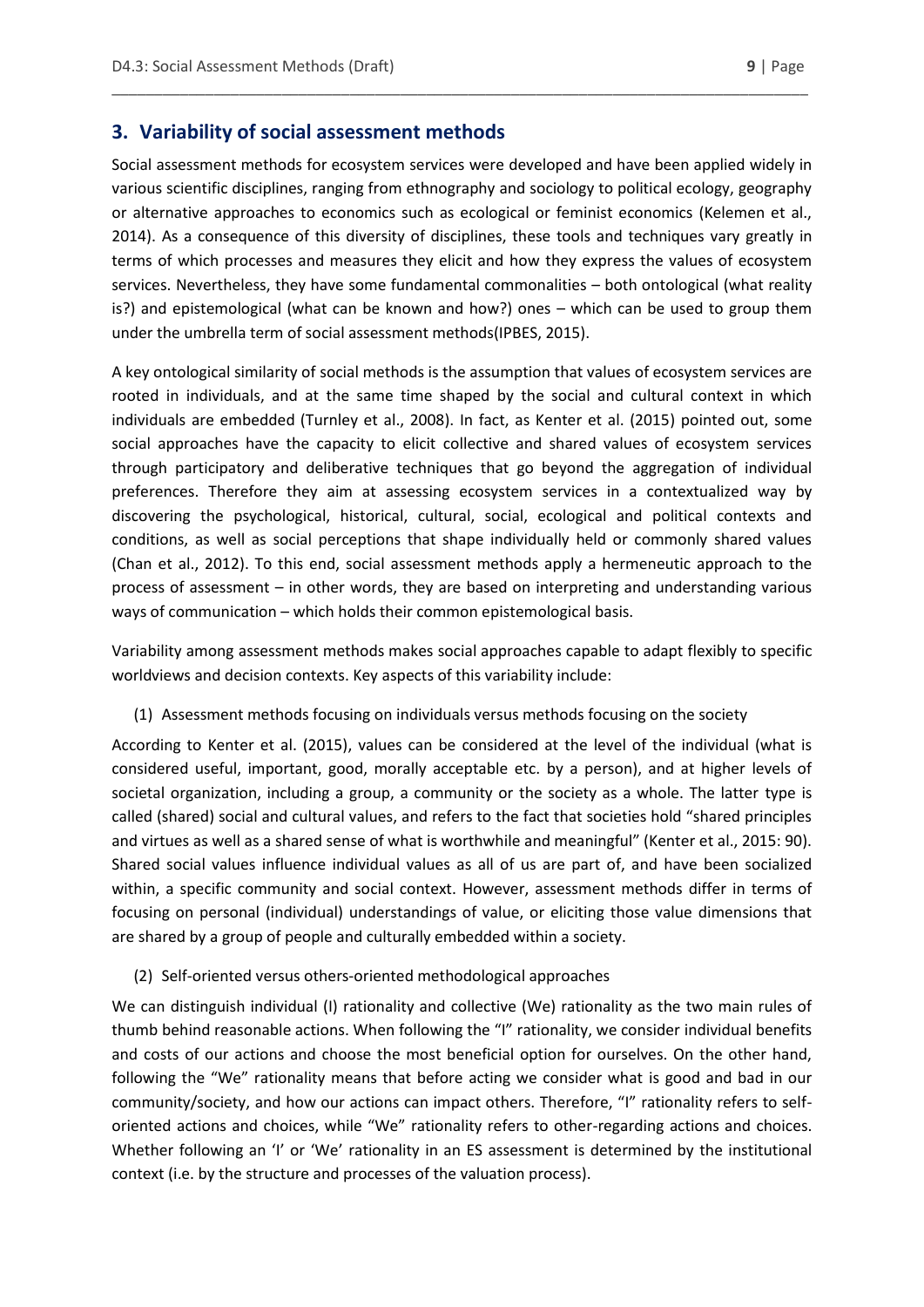(3) The process of including participants in the assessment: observation, consultation or engagement methods

\_\_\_\_\_\_\_\_\_\_\_\_\_\_\_\_\_\_\_\_\_\_\_\_\_\_\_\_\_\_\_\_\_\_\_\_\_\_\_\_\_\_\_\_\_\_\_\_\_\_\_\_\_\_\_\_\_\_\_\_\_\_\_\_\_\_\_\_\_\_\_\_\_\_\_\_\_\_\_\_\_\_

There are three options to gain knowledge on preferences, depending on whether preferences (values) are considered as already existing or being under formation: 1) Preferences can be observed and reported, if participants have a direct relation with the subject of valuation (e.g. they frequently use or enjoy some specific ES). However, not having a direct relation to the subject of assessment does not necessarily mean that participants do not attribute value to it. To explore non-observable preferences, 2) participants can be consulted (e.g. they can be asked via questionnaires or interviews about their perceptions of ES). In case we suppose that preferences have not yet existed or are still in the forming phase (i.e. participants do not have a priori knowledge about, or have not faced others' perceptions of certain ES), 3) we can engage participants in a joint preference formation process.

(4) The dominant approach of handling data: predominantly quantitative, predominantly qualitative, and mixed methodological approaches

Social assessment methods can be used to collect quantitative as well as qualitative data. Quantitative data can be collected in a numerical form from large populations, and if representative, can provide results generalizable, to a certain degree, from local to regional or even higher spatial scales (Punch, 2014). Quantitative data can be collected both at the individual and the group level, then it is aggregated to generalize the results from the sample to larger populations. Qualitative data allows an in-depth understanding of values and underlying motivations, but usually for a much smaller (and often non-representative) sample. Qualitative data can be collected at the individual and group level in forms of narrative arguments (mainly words, but also pictures, drawings, etc.) (Punch, 2014). Due to the heterogeneity of data forms, aggregation is often impossible, and other means of synthesizing have to be used (e.g. narrative synthesis or deliberation). In practice, quantitative and qualitative approaches can be placed along a continuum, and in many cases they are used in a mixed complementary form. Key aspects of variability for ecosystem services explained above are summarized in Table 1.

| <b>Methods</b>                                                 | Preference/<br><b>Value elicited</b> | Rationality                         | <b>Contacting</b><br>participants | Data handling<br>processes    |
|----------------------------------------------------------------|--------------------------------------|-------------------------------------|-----------------------------------|-------------------------------|
| Preference<br>assessment                                       | Individual<br>(social)               | Self-oriented (others-<br>oriented) | Consultation                      | Quantitative<br>& qualitative |
| Time-use                                                       | Individual                           | Self-oriented                       | Consultation<br>(observation)     | Quantitative                  |
| <b>Photo-elicitation</b>                                       | Individual                           | Self-oriented                       | Consultation                      | Quantitative<br>(qualitative) |
| Participatory<br>scenario planning                             | Social                               | Others-oriented                     | Engagement                        | Quantitative<br>& qualitative |
| <b>Public</b><br>participatory<br><b>GIS</b>                   | Social<br>(Individual)               | Others-oriented<br>(self-oriented)  | Engagement<br>(consultation)      | Quantitative<br>& qualitative |
| Narrative approaches<br>(e.g. interviews)                      | Individual<br>(social)               | Self-oriented (others-<br>oriented) | Consultation<br>(observation)     | Qualitative<br>(quantitative) |
| <b>Deliberative</b><br>approaches<br>(e.g.<br>citizens juries) | Social                               | Others-oriented                     | Engagement                        | Qualitative<br>(quantitative) |

**Table 1.** Key variability aspects of social assessment methods for ecosystem services.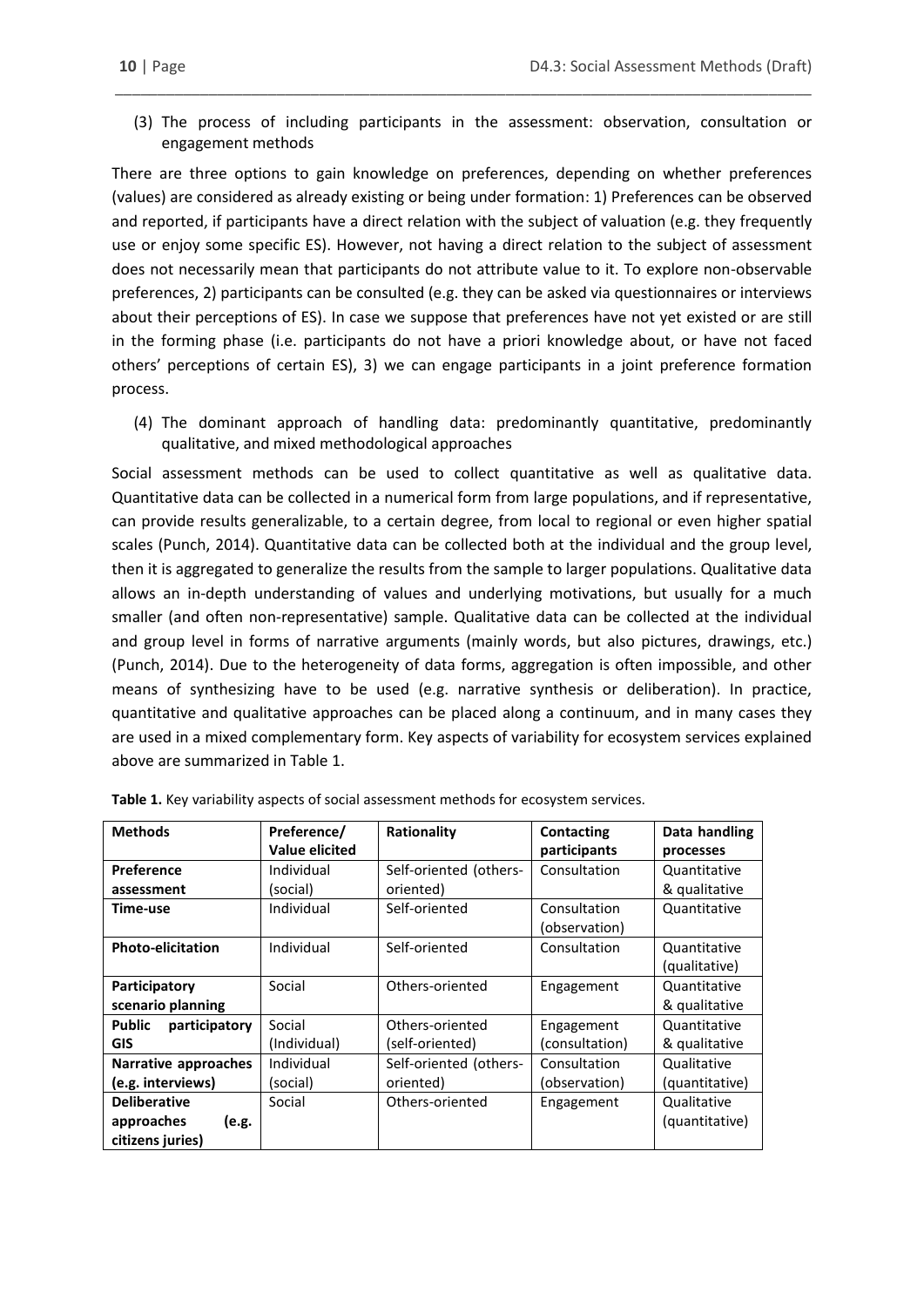#### **4. Scrutiny of specific social assessment methods**

The diversity of social assessment methods described above is determined by different methodological requirements and ability to provide different outputs (Table 2), as well as their capacity to uncover different type of values (Table 3). Regarding methodological requirements, social methods can be clustered into 3 different groups: (1) methods that require many new data and collaboration with scholars from the same field (i.e. preference assessment, time-use and photo-elicitation), (2) methods that require lots of new data and collaboration with non-academic stakeholders (i.e. narratives), (3) methods that require less new data and are able to contribute with qualitative data by collaborating with scholars from other fields and non-academic stakeholders (i.e., participatory scenario planning, deliberative valuation and public participatory GIS (PPGIS)); called integrated approaches (Table 2). This third group of methods is also able to assess ecosystem services at national scales while the first two groups are not appropriate for this task. Further, this third group of methods can contribute to social learning and knowledge coproduction as it fosters the discussion between different stakeholder groups regarding the importance of different ecosystem services (deliberative valuation), their future trends and its implications to human wellbeing (participatory scenario planning) and their spatial distribution (PPGIS).

\_\_\_\_\_\_\_\_\_\_\_\_\_\_\_\_\_\_\_\_\_\_\_\_\_\_\_\_\_\_\_\_\_\_\_\_\_\_\_\_\_\_\_\_\_\_\_\_\_\_\_\_\_\_\_\_\_\_\_\_\_\_\_\_\_\_\_\_\_\_\_\_\_\_\_\_\_\_\_\_\_\_

PPGIS is also the most suitable method to provide spatial outputs, although preference assessment, time use and photo-elicitation might also contribute with spatially explicit results by estimating the average value in different geographical areas. In this way, PPGIS is particularly able to identify ecosystem services benefiting areas, i.e. places where use, demand, or value of ecosystem services converged. Further research and innovative techniques are also being tested to find the link between preference assessment and mapping as is the case of SolVES. Through this technique, social values collected during preference assessment methods are translated into spatially explicit formats.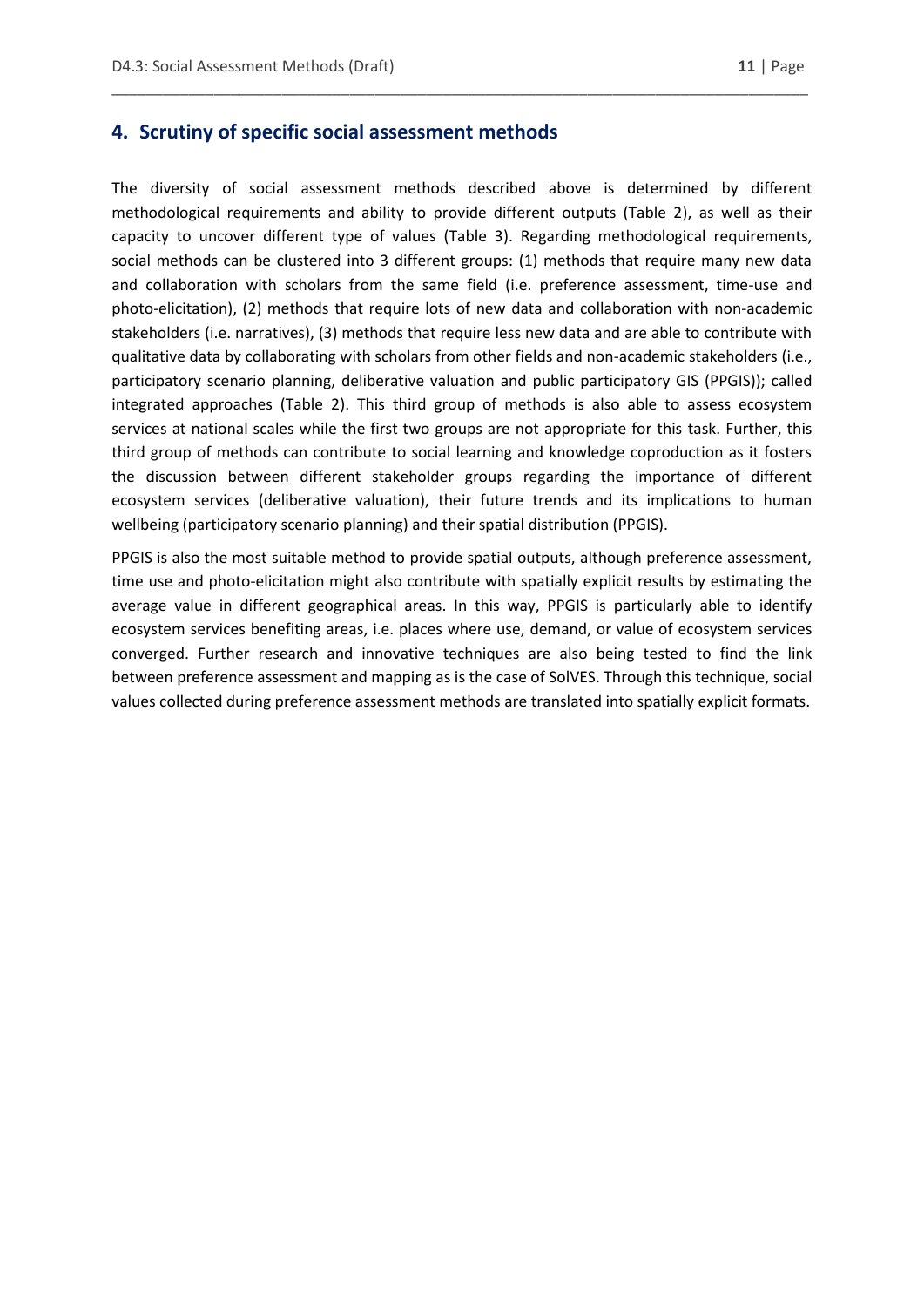**Table 2.** Methodological requirements of social methods for assessing ecosystem services. Methods are evaluated according to their suitability to assess ecosystem services at different spatial scales and to uncover quantitative or qualitative data *-(●)* highly appropriate, *(●)* less suitable, (●) not appropriate- and according to the level of requirements in terms of data, collaboration, time and resources -*(●)* high degree, ( ) medium degree, *( )* low degree-.

\_\_\_\_\_\_\_\_\_\_\_\_\_\_\_\_\_\_\_\_\_\_\_\_\_\_\_\_\_\_\_\_\_\_\_\_\_\_\_\_\_\_\_\_\_\_\_\_\_\_\_\_\_\_\_\_\_\_\_\_\_\_\_\_\_\_\_\_\_\_\_\_\_\_\_\_\_\_\_\_\_\_

|                                                   | <b>SPATIAL SCALE</b> |          | <b>DATA</b><br><b>REQUIREMENTS</b> |                   | <b>COLLABORATION</b><br><b>LEVEL</b> |              |                          | <b>RESOURCES</b><br><b>REQUIREMENT</b> |                     |                     |                         |
|---------------------------------------------------|----------------------|----------|------------------------------------|-------------------|--------------------------------------|--------------|--------------------------|----------------------------------------|---------------------|---------------------|-------------------------|
|                                                   | Local                | Regional | National                           | Amount of<br>data | Qualitative                          | Quantitative | Researchers<br>own field | Researchers<br>other field             | academic<br>stakeh. | requirement<br>Time | requirement<br>Economic |
| Socio-cultural techniques                         |                      |          |                                    |                   |                                      |              |                          |                                        |                     |                     |                         |
| Preference<br>assessment                          |                      |          |                                    |                   |                                      |              |                          |                                        | ₩                   |                     |                         |
| <b>Time use</b>                                   |                      |          |                                    |                   |                                      |              |                          | h                                      | €                   |                     |                         |
| <b>Photo-elicitation</b><br>surveys               |                      |          |                                    |                   |                                      |              |                          |                                        | ⊕                   |                     |                         |
| <b>Narratives</b>                                 |                      |          |                                    |                   |                                      |              | $\oplus$                 |                                        |                     |                     |                         |
| <b>Integrated approaches</b>                      |                      |          |                                    |                   |                                      |              |                          |                                        |                     |                     |                         |
| <b>Public Participatory</b><br><b>GIS (PPGIS)</b> |                      |          |                                    |                   |                                      |              | ⊕                        |                                        |                     |                     |                         |
| Participatory<br>scenarios planning               |                      |          |                                    |                   |                                      |              | $\oplus$                 |                                        |                     | $\oplus$            |                         |
| <b>Deliberative</b><br>valuation                  |                      |          |                                    |                   |                                      |              | €                        |                                        |                     |                     |                         |

One important question that remains is how social assessment methods can capture the broad range of values associated with Nature. For example, within the IPBES framework, ecosystem services are considered part of instrumental values (valuing 'nature's benefits'). Practical and common sense application of assessment methodologies often crosses these theoretical borders and attempts to capture the important but elusive categories. Following the conceptual definitions provided for value categories of the TEV, TEEB and IPBES typologies, a considerable overlap and integration but also a broadening of the assessment scope can be assumed (Table 3).

Broadly, the results show that some social assessment methods are specialized towards certain value types, while others are generalist methods able to capture multiple values but not necessarily designed for those. All value types are appropriately covered by one or more methods, but all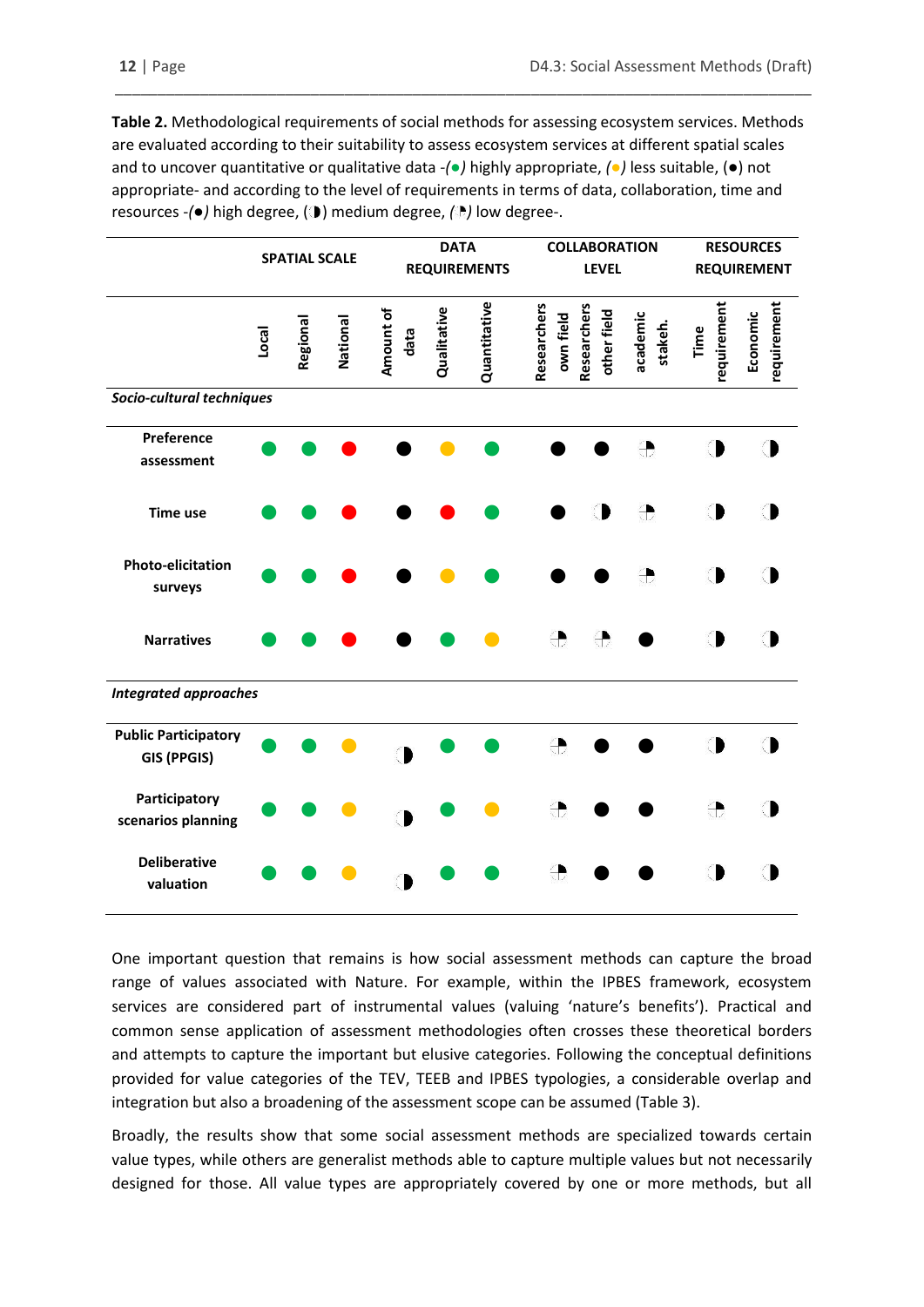methods have blind spots, which imply conditional application or bias risks. Consequently, selection of a set of methods is a key step in the valuation process, if one wants to obtain a balanced coverage of all values.

\_\_\_\_\_\_\_\_\_\_\_\_\_\_\_\_\_\_\_\_\_\_\_\_\_\_\_\_\_\_\_\_\_\_\_\_\_\_\_\_\_\_\_\_\_\_\_\_\_\_\_\_\_\_\_\_\_\_\_\_\_\_\_\_\_\_\_\_\_\_\_\_\_\_\_\_\_\_\_\_\_\_

The resulting analyses reflect the extent to which diverse assessment methods capture specific value types, the extent to which methods have integrative potential as well as which set of complementary methods can be applied to capture multiple values, as estimated by the researchers that developed the methods.

Table 3. Main socio-cultural methods are presented in relation to their capacity to integrate different types of values. Source: Based on OpenNESS D4.3. Methods are evaluated according to their suitability of capture value *-(●)* highly appropriate, *(●)* less suitable, (●) not appropriate- and value capturing by all methods -*(●)* high degree, ( ) medium degree, *( )* low degree-.



### **5. Operationalizing social assessment methods in decision-support**

Ecosystem service assessments have increasingly been used to support environmental policies, mainly based on biophysical and economic indicators. However, few studies have coped with the social-cultural dimension of ecosystem services, despite being considered a research priority. Overlooking social awareness of ecosystem services can blind society to the variety of services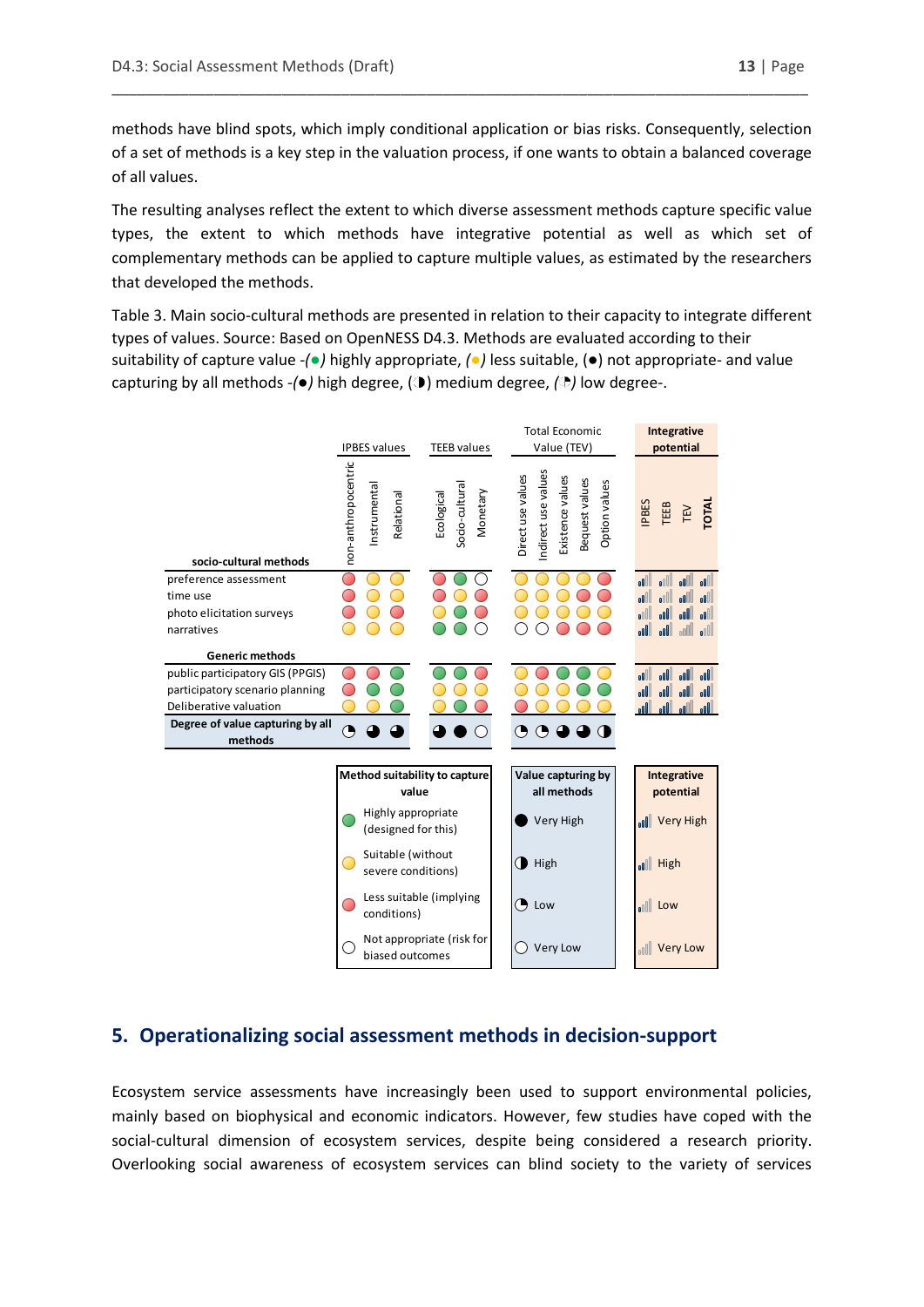provided by ecosystems and can act as an obstacle for mainstreaming ecosystem services across societal sectors and decision-support.

\_\_\_\_\_\_\_\_\_\_\_\_\_\_\_\_\_\_\_\_\_\_\_\_\_\_\_\_\_\_\_\_\_\_\_\_\_\_\_\_\_\_\_\_\_\_\_\_\_\_\_\_\_\_\_\_\_\_\_\_\_\_\_\_\_\_\_\_\_\_\_\_\_\_\_\_\_\_\_\_\_\_

In this section, we try to highlight how social assessment approaches can be applied at various stages of ecosystem planning and management, e.g. in problem-framing, mapping, valuation, and decision making. They examine the importance, preferences, needs or demands expressed by people towards nature, and articulate plural values through qualitative and quantitative measures other than money. They can demonstrate the multi-dimensional nature of human well-being and that monetary values are just one aspect of importance amongst others, e.g. symbolic, cultural, ecological and spiritual values. To achieve this goal, we formulate several arguments regarding why social assessment methods should be operationalized to meet decision-support needs:

**1. Social approaches can help to broaden valuation scopes and to capture multiple values that other assessment methods are not capable of.** Cultural valuation methods can identify how different stakeholders hold different values and perceptions toward ecosystem services and offer insights into the motivations for conserving nature, and the symbolic, cultural and spiritual values that are frequently invisible in other valuations approaches. Additionally, social assessment methods can address relational values. For example deliberative methods allow the consideration of ethical beliefs, moral commitments and social norms. Therefore they are more likely to identify values related to virtues and principles if they are of concern to stakeholders, but socio-cultural metrics have to be purpose-built for specific situations.

**2. Social assessment methods can be based on large samples and can cover different spatial scales.** Assessment methods that claim to be representative for a population are based on large samples and require multivariate analysis to explain values if the population is heterogeneous. However, a number of socio-cultural methods are small-sample approaches aiming at describing specific actor and place-based values.

**3. Social assessment methods emerge as a useful tool to describe the relationship between multiple stakeholders.** They can help identify plural and heterogeneous values that are relevant for different people (e.g. different socio-demographic profiles, different cultures or cosmologies) across different spatial and temporal scales (e.g. in different localities or seasons of the year). They are supposed to recognize perceived changes in the flows of ecosystem services, which can be an early warning signs of ecosystem degradation. They are also considered to explore how plural and heterogeneous values are interlinked (i.e. having bundled qualities) and contribute to human wellbeing. Therefore, ecosystem service assessments should incorporate social assessment methods to measure social preferences in order to identify relevant services for people, potential social conflicts due to different needs and perceptions, trade-offs among ecosystem services, and ecosystem service bundles.

**4. Social assessment methods using alternative metrics and 'narrative' approaches are more suited to addressing 'intangible' aspects of ecosystem services.** Aiming for an in-depth understanding of human-nature relationships, social methods integrate different forms of knowledge (e.g. relations between knowledge, practices and beliefs) and potential social conflicts related to different perceptions, needs and uses. Some studies suggest that monetary valuation methods are appropriate in low/non-conflict situations involving routine trade-offs, i.e. where stakeholders can be expected to have established some measure of preferences. Social methods are often associated with principles and virtues, and contexts in which trade-offs and compensation against income are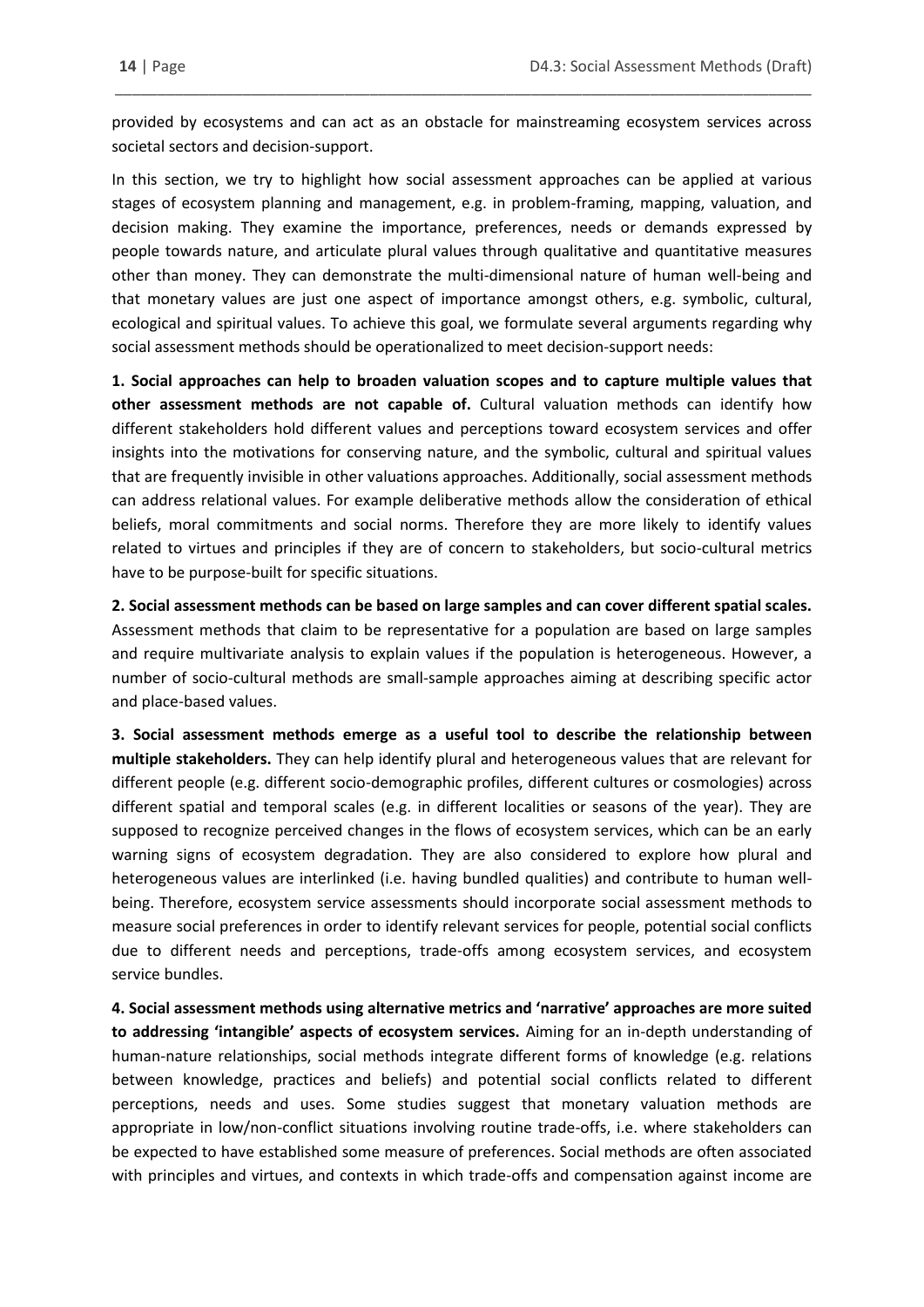ill-defined and/or not accepted. Social methods also cover a wide range of 'tangibility', from some market-mediated, self-oriented individual physical recreational experiences that are routinely valued using travel costs and entry fees, to other-oriented, metaphysical and transformative experiences that are highly intangible.

\_\_\_\_\_\_\_\_\_\_\_\_\_\_\_\_\_\_\_\_\_\_\_\_\_\_\_\_\_\_\_\_\_\_\_\_\_\_\_\_\_\_\_\_\_\_\_\_\_\_\_\_\_\_\_\_\_\_\_\_\_\_\_\_\_\_\_\_\_\_\_\_\_\_\_\_\_\_\_\_\_\_

**5. Social preferences can serve as a tool to identify the impact of different management options on an ecosystem's capacity to deliver services and as a basis for decision-making processes.** Based on socio-cultural preferences, the concept of ecosystem service bundles emerge as a useful tool for identifying ecosystem service synergies and trade-offs resulting from stakeholders' diverging interests and knowledge. Given the growing demand for the incorporation of the socio-cultural dimension of ecosystem services in environmental policy agendas, understanding social preferences toward the protection of ecosystem services has become a research priority For example trade-offs can be identified from socio-cultural preferences as people's willingness to trade-off conservation of one ecosystem service against another. Additionally ecosystem service bundles can be identified from people's systemic representations of interrelationships between ecosystem services.

As a summary it is important to recognise that the social assessment approaches described in this report are each applicable to different policy instruments and decision contexts (Table 4). The choice of which assessment method to use will largely be determined by the type of decision problem and the availability of relevant information and other resources.

|                                         | Problem<br>framing | planning<br>Land- | Legislation | awareness<br>Social | participation<br>Public | Instrument<br>Economic |
|-----------------------------------------|--------------------|-------------------|-------------|---------------------|-------------------------|------------------------|
| <b>Preference assessment</b>            | X                  | X                 | X           |                     |                         | X                      |
| Time use                                |                    |                   |             |                     | X                       | X                      |
| <b>Photo-elicitation surveys</b>        |                    | X                 |             |                     |                         |                        |
| <b>Narratives</b>                       | X                  |                   |             | X                   | X                       |                        |
| <b>Public Participatory GIS (PPGIS)</b> |                    | X                 |             | X                   | X                       |                        |
| Participatory scenarios planning        |                    |                   |             |                     | X                       |                        |
| <b>Deliberative valuation</b>           | X                  |                   |             |                     | X                       |                        |

**Table 4.** Operationalizing social assessment methods in relation to specific policy instrument that are used in decision-support process.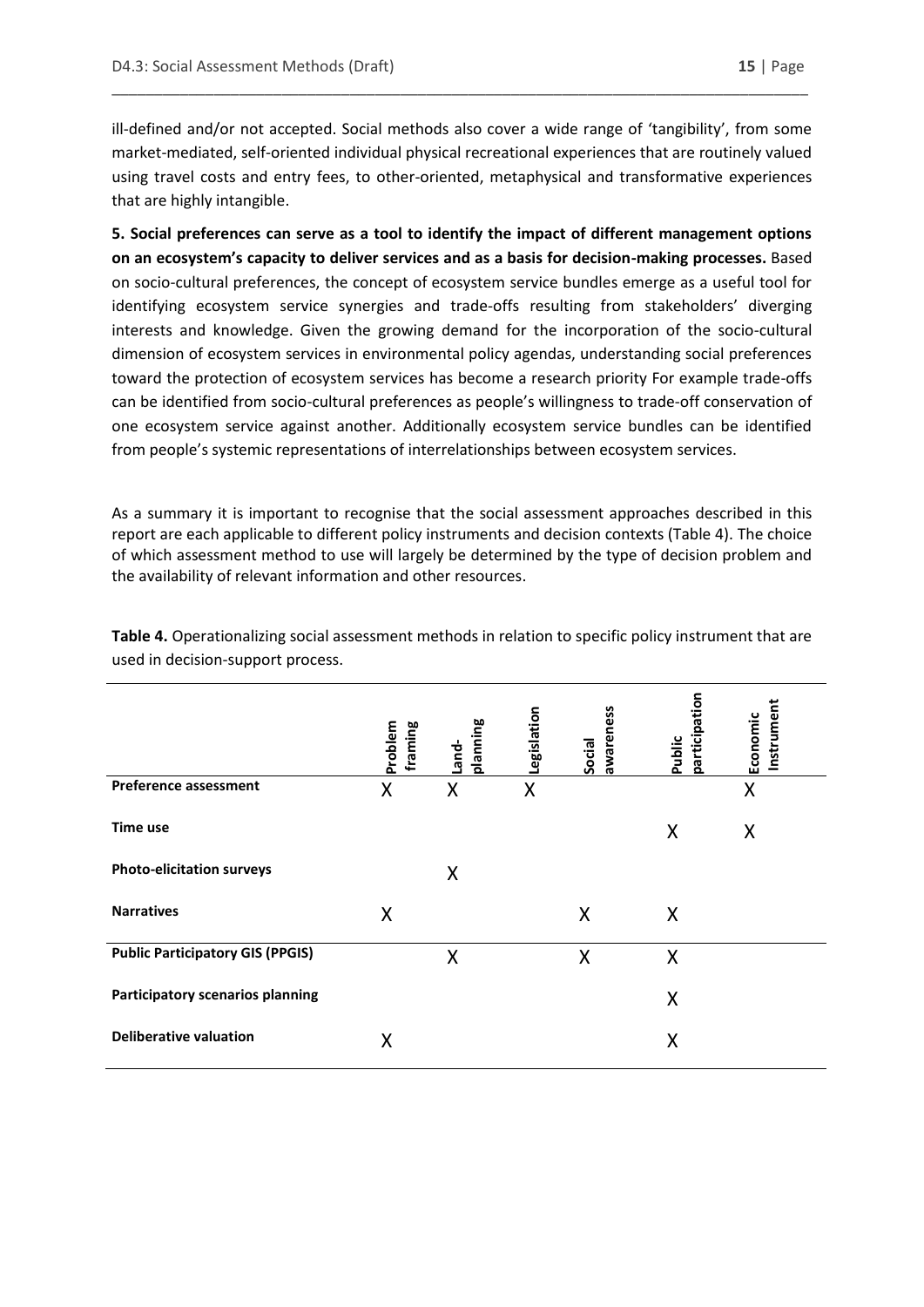# **6. Next Steps**

This draft version of the social assessment methods report is the necessary first step in the development of the ESMERALDA main objective to develop a flexible methodology for mapping and assessment activities in the EU member states. However, the ultimate goal of this task is to contribute to the mainstreaming of social assessment methods into all levels of decision-making (policies, plans, programmes and projects), as well as economic accounting and reporting. Therefore, we plan a set of new actions in the following months that will help to achieve these objectives and doing so complement and improve the current version of this report:

\_\_\_\_\_\_\_\_\_\_\_\_\_\_\_\_\_\_\_\_\_\_\_\_\_\_\_\_\_\_\_\_\_\_\_\_\_\_\_\_\_\_\_\_\_\_\_\_\_\_\_\_\_\_\_\_\_\_\_\_\_\_\_\_\_\_\_\_\_\_\_\_\_\_\_\_\_\_\_\_\_\_

1. Provide a more detailed list of social assessment methods and models that have been used in different studies in Europe and can help in the implementation of Action 5 of the EU Biodiversity Strategy.

2. Analyse further social assessment methods that were used in relation to a set of individual variables (i.e. study dimension, scales, ecosystems or ecosystem services).

3. Identify possible methodological or thematic gaps in how social assessment methods are being used in scientific and policy environments and look for potential solutions on how to overcome them.

4. Present all these results as base line information to the ESMERALDA partners to trigger the process of developing the flexible methodology for mapping and assessment activities.

# **7. Acknowledgements**

ESMERALDA Executive Board (EB) members and Tobias Plieninger from ESMERALDA partner University of Copenhagen for their willingness to review the report.

### **8. References**

- Castro AJ, Martín-López B, García-Llorente M, Aguilera PA, López E, Cabello J (2011) Social preferences regarding the delivery of ecosystem services in a semiarid Mediterranean region. J Arid Environ 75:1201–1208
- Chan, K., T. Satterfield and J. Goldstein (2012), 'Rethinking ecosystem services to better address and navigate cultural values', Ecological Economics, 74, 8–18
- Chan, K.M.A., Guerry, A.D., Balvanera, P., et al. (2012b): Where are Cultural and Social in Ecosystem Services? A Framework for Constructive Engagement. BioScience 62(8): 744-756.
- Díaz S, et al. (2015) The IPBES Conceptual Framework connecting nature and people. Current Opinion in Environmental Sustainability 14: 1-16.
- García-Llorente M, Martín-López B, Iniesta-Arandia I, López-Santiago CA, Aguilera PA, Montes C (2012) The role of multi- functionality in social preferences toward semi-arid rural land- scapes: an ecosystem service approach. Environ Sci Pol 19–20:136–146
- Gómez-Baggethun E, Martín-López B (2015) Ecological Economics perspective in ecosystem services valuation. In: Martínez-Alier J, Muradian R. (eds) Handbook of Ecological Economics. Pp: 260-282. Edward Elgar, London.
- IPBES (2015): Preliminary guide regarding diverse conceptualization of multiple values of nature and its benefits, including biodiversity and ecosystem functions and services, IPBES 15 Deliverable 3 (d)